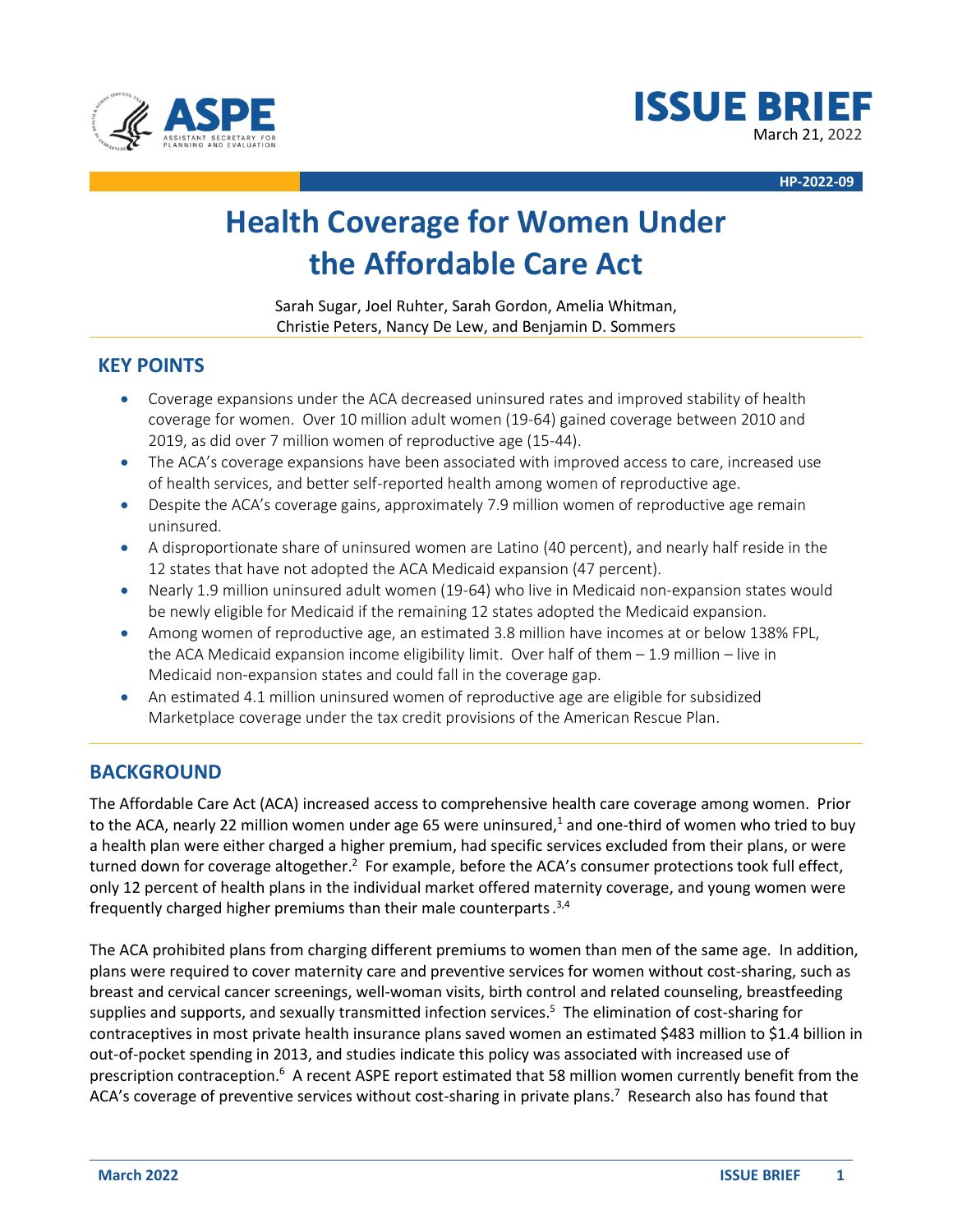early detection of breast cancer improved post-ACA and the ACA's dependent coverage provision was associated with higher early detection of cervical cancer in women ages 21 to 25.8,9 The ACA's Medicaid expansion to low-income adults also significantly reduced disruptions in insurance coverage over time ("churning"), which can lead to delayed care, less preventive care, and higher monthly health care costs due to pent-up demand for health care services.<sup>10</sup> Churning is especially common in Medicaid during the perinatal period (pregnancy and the first year postpartum), as the pregnancy-related eligibility pathway has a higher income threshold than other Medicaid eligibility pathways such as for parents or low-income adults. The ACA's Medicaid expansion was associated with decreased postpartum churn, including increased duration of postpartum enrollment and use of outpatient care in the 6 months postpartum, particularly among women who experience significant maternal morbidity at delivery.<sup>11</sup> Medicaid expansion has also been associated with increased use of health services and better self-reported health among women of reproductive age.<sup>12</sup> For example, research has found that Medicaid expansion led to increased rates of preconception health counseling, pre-pregnancy folic acid intake, and effective use of birth control after pregnancy among low-income women, compared to their counterparts in non-expansion states.<sup>13</sup> However, coverage disparities remain. Low-income women, women of color, and women who are noncitizens are at greater risk of being uninsured. 14

Access to comprehensive and continuous health coverage for women, particularly those of reproductive age, is critical to improving maternal and infant health, which is a key priority of the Biden Administration.<sup>15</sup> This is especially important for Black and American Indian/Alaska Native women, who experience far worse maternal health outcomes.<sup>16</sup> This brief presents estimates over time and characteristics of uninsured women (including those of reproductive age), identifying those who are likely to be eligible for Medicaid coverage under the ACA or qualify for subsidized Marketplace coverage.

# **METHODS**

We estimated the number of uninsured adult women (19-64) and women of reproductive age (15-44<sup>\*</sup>) using the American Community Survey (ACS) Public Use Microdata Sample 1-Year Estimates from 2010 to 2019. We then calculated the number of uninsured women ages 15-44 with family incomes<sup>†</sup> that would likely qualify for Medicaid expansion coverage or subsidized Marketplace coverage in the 2019 ACS.<sup>17</sup> We did not use 2020 ACS data due to disruptions in data collection caused by the COVID-19 pandemic; as a result, the Census Bureau does not recommend comparing the 2020 ACS 1-year experimental estimates with previous ACS estimates. <sup>18</sup> Our analysis accounts for the American Rescue Plan's (ARP) premium tax credit (PTC) expansion, which temporarily increases the PTC amount for those who are eligible and extends eligibility to individuals with incomes above 400 percent of the federal poverty line (FPL) for the first time.<sup>19</sup>

We also provide estimates of the number of uninsured women in the 12 states<sup>‡</sup> that have not adopted the Medicaid expansion, as of March 2022. These estimates are drawn from ASPE's Transfer Income Model version 3 (TRIM3), which simulates major government tax, benefit, and health insurance programs in the United States. TRIM3 estimates come from an analysis of the Census Bureau's Current Population Survey for calendar year 2018, using each state's rules for Medicaid eligibility as of 2021.<sup>20</sup>

\_\_\_\_\_\_\_\_\_\_\_\_\_\_\_\_\_\_\_\_\_\_\_

<sup>\*</sup> While women aged 15-17 are minors, we define them as women because this is the standard language in demography about reproductive age.

<sup>†</sup> Family income is defined based on the health insurance unit, which consist of an adult, their spouse, and any dependent children.

<sup>‡</sup> The non-expansion states are Alabama, Florida, Georgia, Kansas, Mississippi, North Carolina, South Carolina, South Dakota,

Tennessee, Texas, Wisconsin, and Wyoming.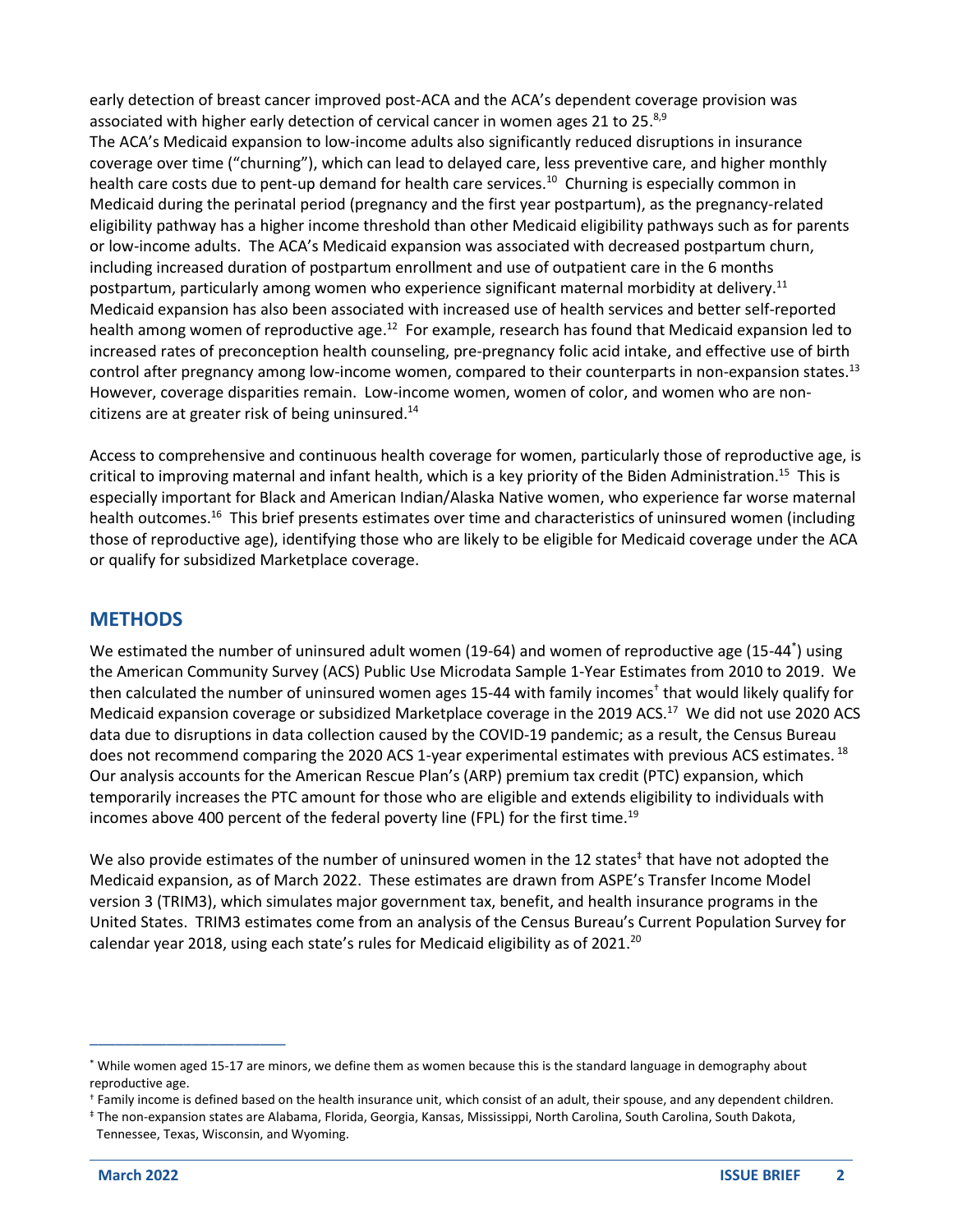In this report, we did not assess immigration status in the sample, which means our estimates of the uninsured include some women who are not legally present and would not be eligible for Medicaid or Marketplace subsidies.

## **RESULTS**

Over 10 million adult women (ages 19-64) and over 7 million women of reproductive age (ages 15-44) gained health insurance coverage between 2010 and 2019. During this period, the percent of uninsured adult women decreased from 19 percent to 11 percent, and the percent of uninsured women of reproductive age decreased from 21 percent to 12 percent (Figure 1).



**Figure 1. Uninsured Adult Women (Ages 19-64) and Women of Reproductive Age (Ages 15-44), 2010-2019**

As of 2019, approximately 7.9 million women of reproductive age were uninsured. Of these women, 48 percent had incomes of 138% FPL or below, qualifying them for Medicaid in states that had expanded Medicaid<sup>§</sup>, while 52 percent were likely eligible for PTCs for Marketplace coverage (Figure 2). In nonexpansion states, only pregnant women (through 60 days postpartum), low-income parents, and adults with disabilities who have incomes below their states' income thresholds generally qualify for Medicaid. Overall, 36 percent of uninsured women of reproductive age had incomes below 100% FPL, meaning that if they lived in one of the 12 non-expansion states, they could fall into the coverage gap if they have income too high to qualify for Medicaid and too low to qualify for Marketplace subsidies. Most Marketplace subsidy-eligible uninsured women (42 percent) had incomes between 139%-400% FPL, which is within the ACA's income-based subsidy eligibility range of 100-400% FPL; an additional 10 percent (those with incomes above 400% FPL) may be newly eligible for subsidies due to the ARP's subsidy expansion.

\_\_\_\_\_\_\_\_\_\_\_\_\_\_\_\_\_\_\_\_\_\_\_

Source: ASPE analysis of 2019 ACS data

<sup>§</sup> A proportion of these women live in non-expansion states and may not be eligible for Medicaid.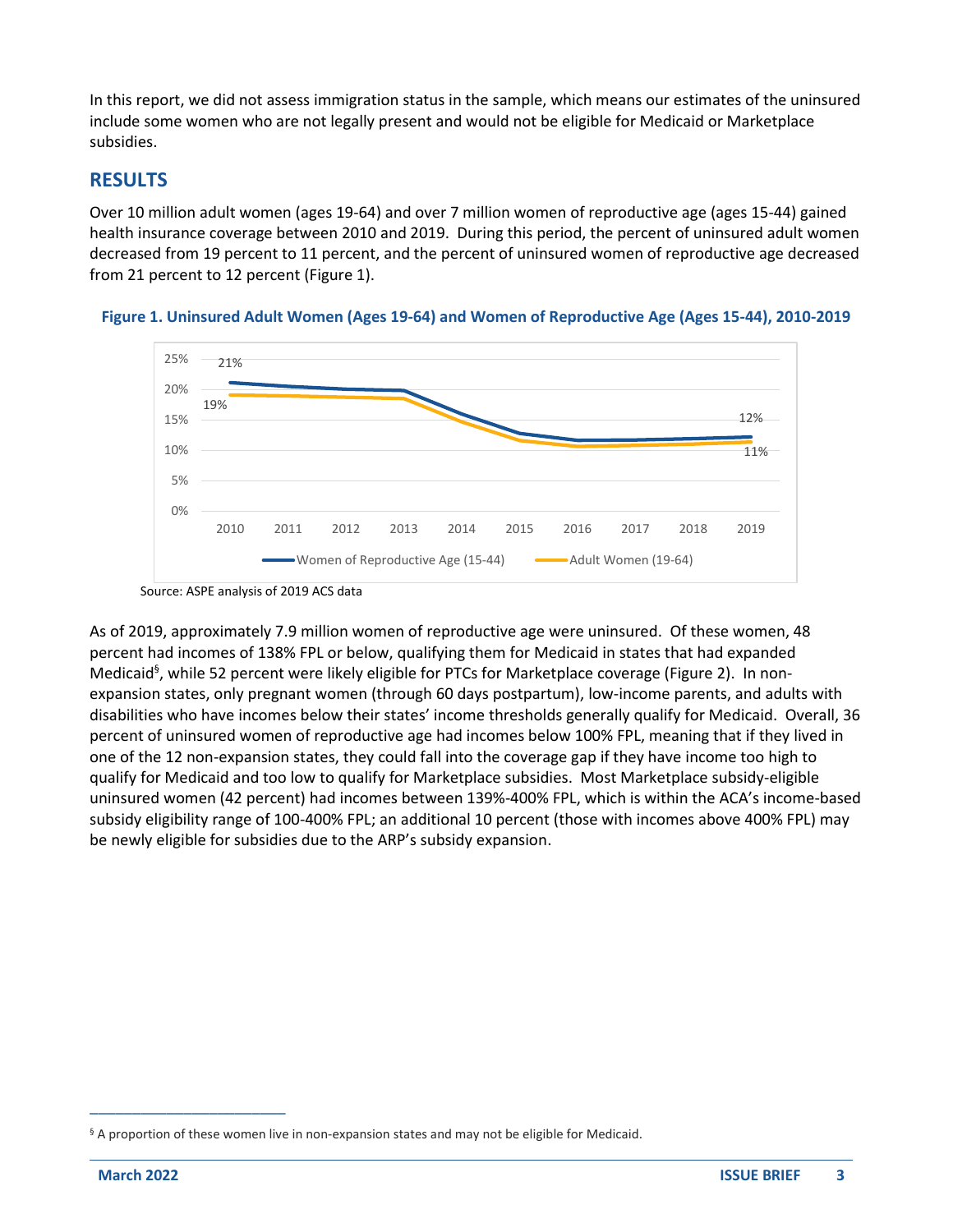

**Figure 2. Income Distribution Among Uninsured Women of Reproductive Age (15-44)**

Source: ASPE analysis of 2019 ACS data

A prior ASPE analysis estimated that 1.9 million low-income women in the remaining 12 non-expansion states would be newly eligible for Medicaid if the states extended coverage to adults with income up to 138% FPL.<sup>21</sup> Of these 1.9 million uninsured women, 47 percent are ages 19-34, most have incomes below the poverty level (59 percent), 41 percent are White, 25 percent are Black, and 30 percent are Latino. \*\*

Table 1 shows the number of women in the 12 non-expansion states currently eligible for Medicaid, the number who would be eligible for Medicaid if all non-expansion states were to adopt the Medicaid expansion, and the number of women who would be newly eligible for Medicaid coverage after Medicaid expansion in non-expansion states (i.e., the difference between the first two groups).

|                              | <b>Before Expansion</b> |       | <b>After Expansion</b> |       | <b>Newly Eligible After</b><br><b>Expansion</b> |       |
|------------------------------|-------------------------|-------|------------------------|-------|-------------------------------------------------|-------|
|                              | #                       | %     | #                      | %     | #                                               | %     |
| <b>Total Female Eligible</b> | 515,596                 | 100.0 | 2,402,438              | 100.0 | 1,886,842                                       | 100.0 |
| Age                          |                         |       |                        |       |                                                 |       |
| 19-34                        | 239,017                 | 46.4  | 1,115,666              | 46.4  | 876,649                                         | 46.5  |
| 35-49                        | 184,126                 | 35.7  | 670,376                | 27.9  | 486,251                                         | 25.8  |
| 50-64                        | 92,453                  | 17.9  | 616,395                | 25.7  | 523,942                                         | 27.8  |
| <b>Annual Income (FPL)</b>   |                         |       |                        |       |                                                 |       |
| $100%$                       | 439,595                 | 85.3  | 1,554,548              | 64.7  | 1,114,953                                       | 59.1  |
| 100%-138%                    | 24,355                  | 4.7   | 521,884                | 21.7  | 497,529                                         | 26.4  |
| Above 138%*                  | 51,645                  | 10.0  | 326,005                | 13.6  | 274,360                                         | 14.5  |
| Race/Ethnicity**             |                         |       |                        |       |                                                 |       |
| <b>White Non-Latino (NL)</b> | 215,230                 | 41.7  | 989,198                | 41.2  | 773,968                                         | 41.0  |

### **Table 1. Demographic Characteristics of Uninsured Non-Elderly Women (Ages 19-64) Potentially Eligible for Medicaid if All 12 Non-Expansion States Adopted Medicaid Expansion**

\_\_\_\_\_\_\_\_\_\_\_\_\_\_\_\_\_\_\_\_\_\_\_

<sup>\*\*</sup> This brief uses the term "Latino" to refer to all individuals of Hispanic and Latino origin.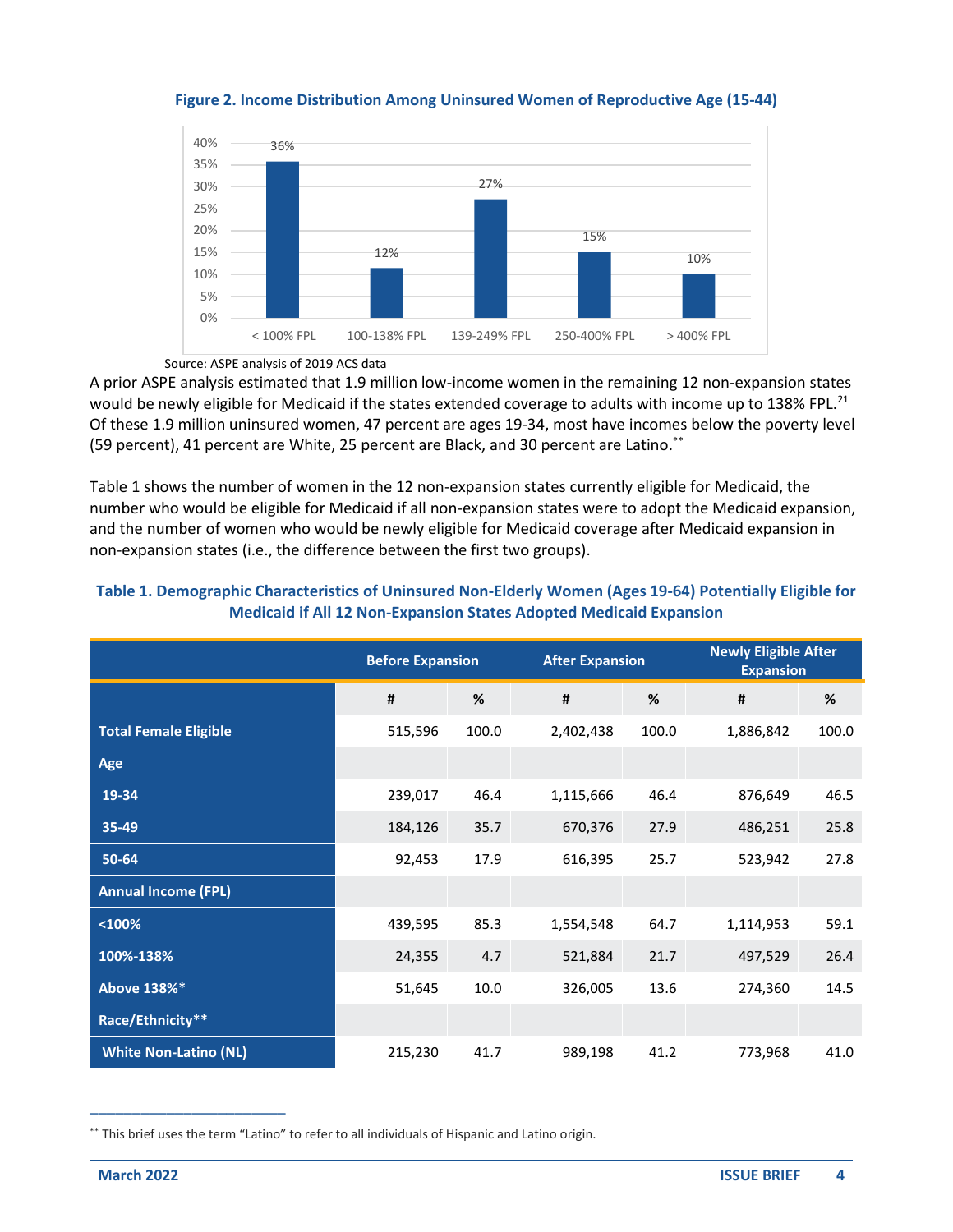| <b>Black NL</b>                                              | 135,362 | 26.3 | 600.136 | 25.0 | 464.773 | 24.6             |
|--------------------------------------------------------------|---------|------|---------|------|---------|------------------|
| Asian American, Native Hawaiian,<br>or Pacific Islander (NL) | 7.247   | 1.4  | 37,912  | 1.6  | 30,665  | $1.6\phantom{0}$ |
| <b>American Indian/Alaska Natives</b>                        | 9,385   | 1.8  | 28,257  | 1.2  | 18,872  | 1.0              |
| <b>Other Races (NL)</b>                                      | 9,081   | 1.8  | 41.143  | 1.7  | 32,062  | 1.7              |
| Latino                                                       | 139,291 | 27.0 | 705,792 | 29.4 | 566,501 | 30.0             |

Source: HHS/ASPE TRIM3 model applied to March 2019 / CY 2018 CPS data combined with TRIM3 imputations.

Notes: The estimates compare simulated eligibility data without and then with the Medicaid expansion.

\* These persons have monthly MAGI below 138 in at least one month.

\*\* "Latino" includes all people reporting Latino ethnicity, regardless of race(s). Non-Latino individuals were categorized as White, Black, or Asian American, Native Hawaiian, or Pacific Islander only if they reported a single race.

Figures 3 and 4 describe demographic factors among uninsured women of reproductive age, across all states. Most uninsured women of reproductive age are between the ages of 19-34 and are Latino (40 percent), White (38 percent), or Black (14 percent). Table 2 shows language spoken and education among the same population; 15 percent live in households with no English-speaking adults, and 20 percent have less than a high school education.



**Figure 3. Age Distribution Among Uninsured Women of Reproductive Age (15-44)**

Source: ASPE analysis of 2019 ACS data





Source: ASPE analysis of 2019 ACS data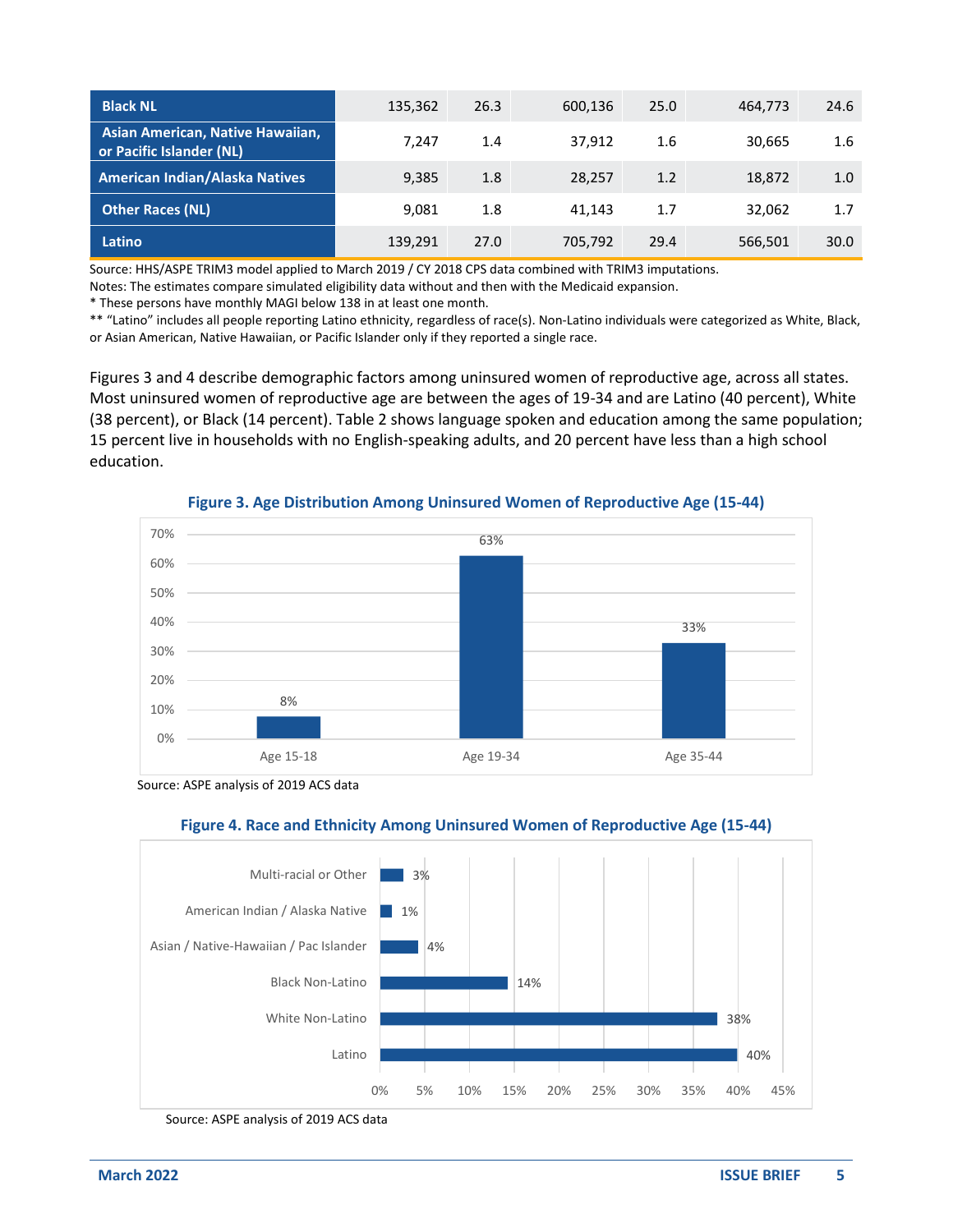| Demographic                             |     |  |  |
|-----------------------------------------|-----|--|--|
| Language                                |     |  |  |
| No English Speaking Adults in Household | 15% |  |  |
| English Spoken in Household             | 78% |  |  |
| Spanish Spoken in Household             | 18% |  |  |
| <b>Educational Attainment</b>           |     |  |  |
| Less than High School                   | 20% |  |  |
| <b>High School Diploma</b>              | 65% |  |  |
| <b>College Grad</b>                     | 15% |  |  |

**Table 2. Language Spoken and Education Among Uninsured Women of Reproductive Age (15-44)**

Notes: ASPE analysis of 2019 ACS data. Language categories sum to more than 100 percent because they are not mutually exclusive.

There is significant variation in the number of uninsured women of reproductive age at the state level (Appendix Table A). Of the five states with the largest number of uninsured women of reproductive age, four are Medicaid non-expansion states (Texas, California, Florida, Georgia, and North Carolina). Forty-seven percent of all uninsured women of reproductive age reside in the 12 states that have not adopted the Medicaid expansion. Among women of reproductive age with incomes at or below 138% FPL, over 50 percent live in Medicaid non-expansion states and could fall in the coverage gap.

Given the large disparities in maternal health outcomes for Black women, we also assessed the share among uninsured women of reproductive age who are Black by state (Figure 5). On average, non-expansion states have a higher proportion of Black women among this population compared to states that have adopted the Medicaid expansion.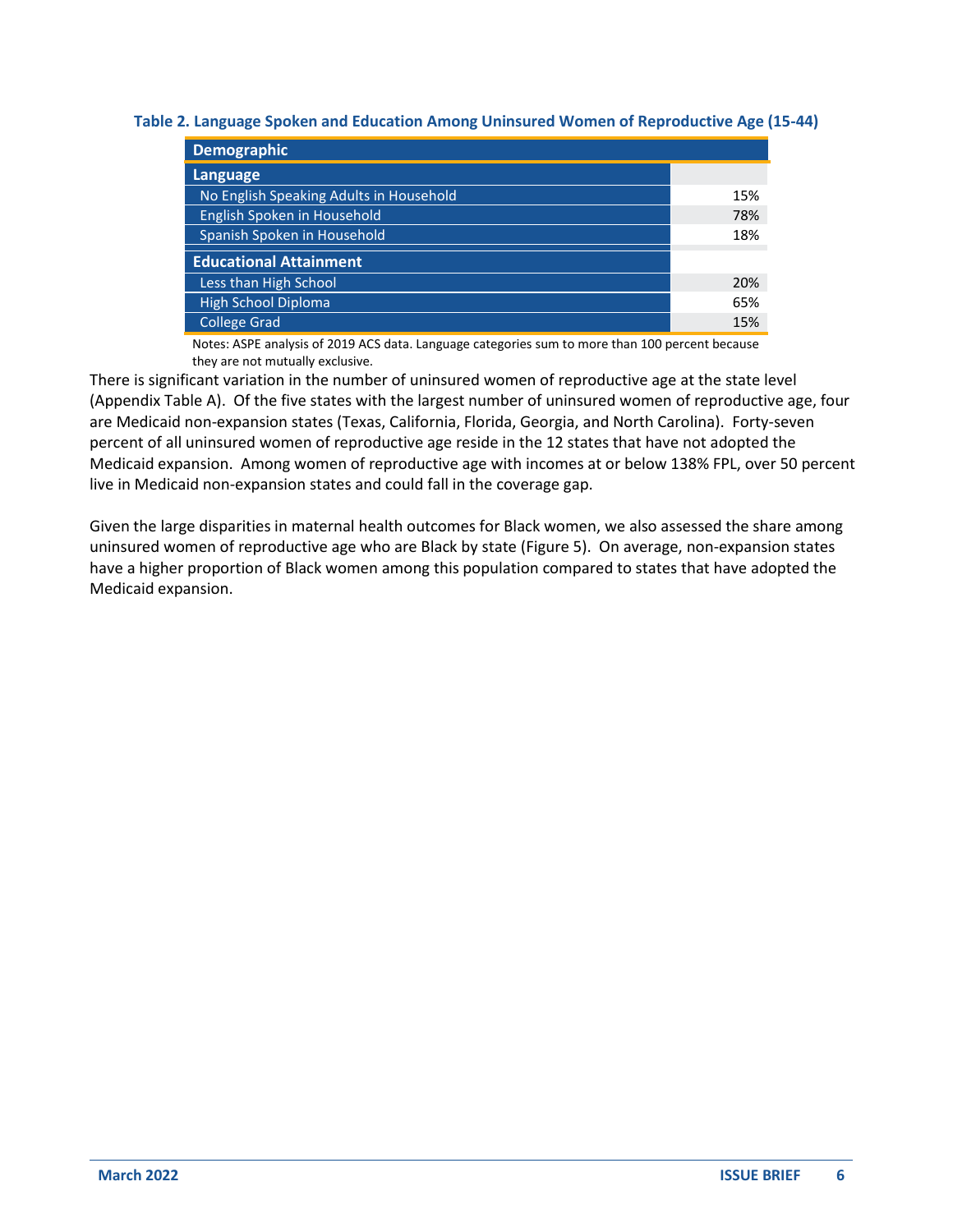## **Figure 5. Share of Uninsured Women of Reproductive Age who are Black, in Medicaid Non-Expansion States vs. All Expansion States**



Source: ASPE analysis of 2019 ACS data

# **DISCUSSION**

Under the ACA, the U.S. has made significant strides in improving women's access to comprehensive health coverage. After implementation of ACA Medicaid and Marketplace coverage provisions, the proportion of women of reproductive age who were uninsured dropped from 21 percent in 2010 to 12 percent in 2017. This decline was pronounced in states that extended Medicaid to low-income adults with incomes up to 138 percent of the federal poverty level (FPL): ACA expansion states saw their uninsured rates drop by more than half among women of reproductive age (19-44), while non-ACA expansion states experienced only a 28 percent decrease. Further, most women can now obtain coverage that provides a wide range of recommended preventive services at no-cost and includes essential services such as maternity care and contraception.<sup>22</sup> The ARP's enhanced Marketplace subsidies and state option for extended postpartum coverage in Medicaid are critical tools in helping expand coverage in this population.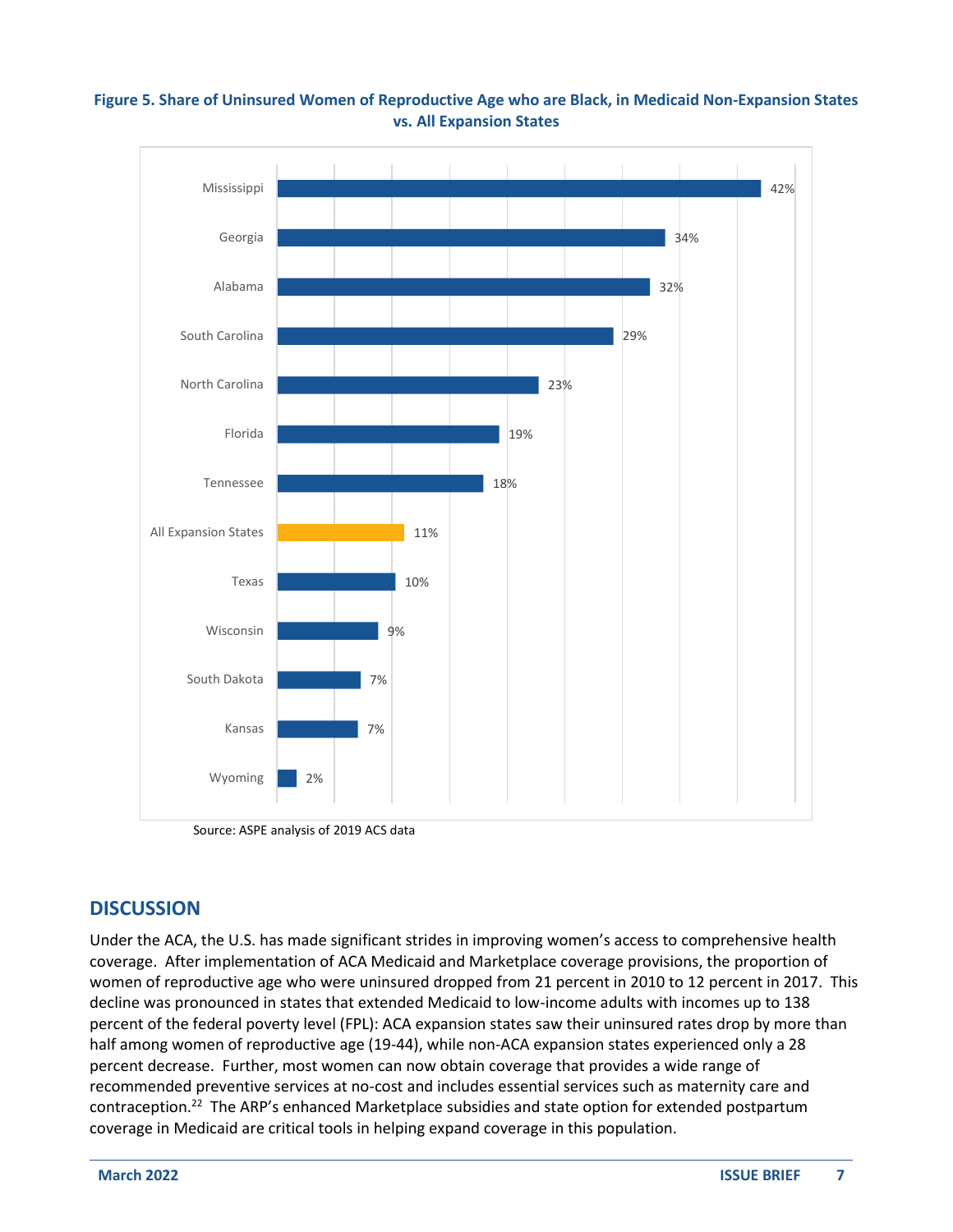Despite these gains, approximately 11 million women under age 65 remained uninsured in 2019. Most of these women (approximately 7.9 million) are of reproductive age and are eligible for subsidized Marketplace coverage or would be eligible for Medicaid if all states adopted the Medicaid expansion. Health coverage for women of reproductive age is critical to improving maternal and infant health, especially for Black and American Indian/Alaska Native women, who experience far worse outcomes.<sup>23</sup> Closing the coverage gap in the 12 remaining non-expansion states would be an important step in improving access to coverage and continuity of coverage among women of reproductive age. Currently, nearly 1.5 million women of reproductive age in non-expansion states have incomes below 100% FPL and could fall in the coverage gap. Medicaid expansion would provide this population with a pathway to coverage and, for women who become pregnant, promote continuity of coverage prior to pregnancy, throughout pregnancy and postpartum, and beyond.

The ARP included a temporary state option to extend continuous Medicaid and Children's Health Insurance Program (CHIP) eligibility for pregnant individuals from 60 days up to 12 months postpartum. Previous ASPE research found that if all states extended pregnancy-related Medicaid eligibility to 12 months postpartum, approximately 720,000 women annually would be eligible for expanded postpartum coverage.<sup>24</sup>

Outreach and enrollment efforts could also help boost coverage rates among the remaining uninsured women of reproductive age. Research has found that many uninsured individuals are not aware of their coverage options and cite cost and difficulty with the enrollment process as barriers to enrolling in coverage. Enrollment strategies such as public information campaigns, individual assistance, and community outreach efforts can be effective at reaching targeted populations, improving consumers' understanding of plans, and increasing enrollment.<sup>25</sup> To support this effort, the Centers for Medicare and Medicaid Services (CMS) awarded \$80 million in grant awards for the 2022 plan year and another almost \$11.5 million in additional funding to support outreach and enrollment efforts.<sup>26</sup>

# **CONCLUSION**

The ACA has produced major gains in coverage among women since 2010. Early evidence indicates that efforts to expand coverage by the Biden-Harris administration, including enhanced outreach efforts, the ARP's expanded Marketplace subsidies, and efforts to boost postpartum coverage in Medicaid, have produced further reductions in the uninsured rate in 2021.<sup>27</sup> Future efforts to build on these coverage gains can help improve health care access and health outcomes for women in the U.S.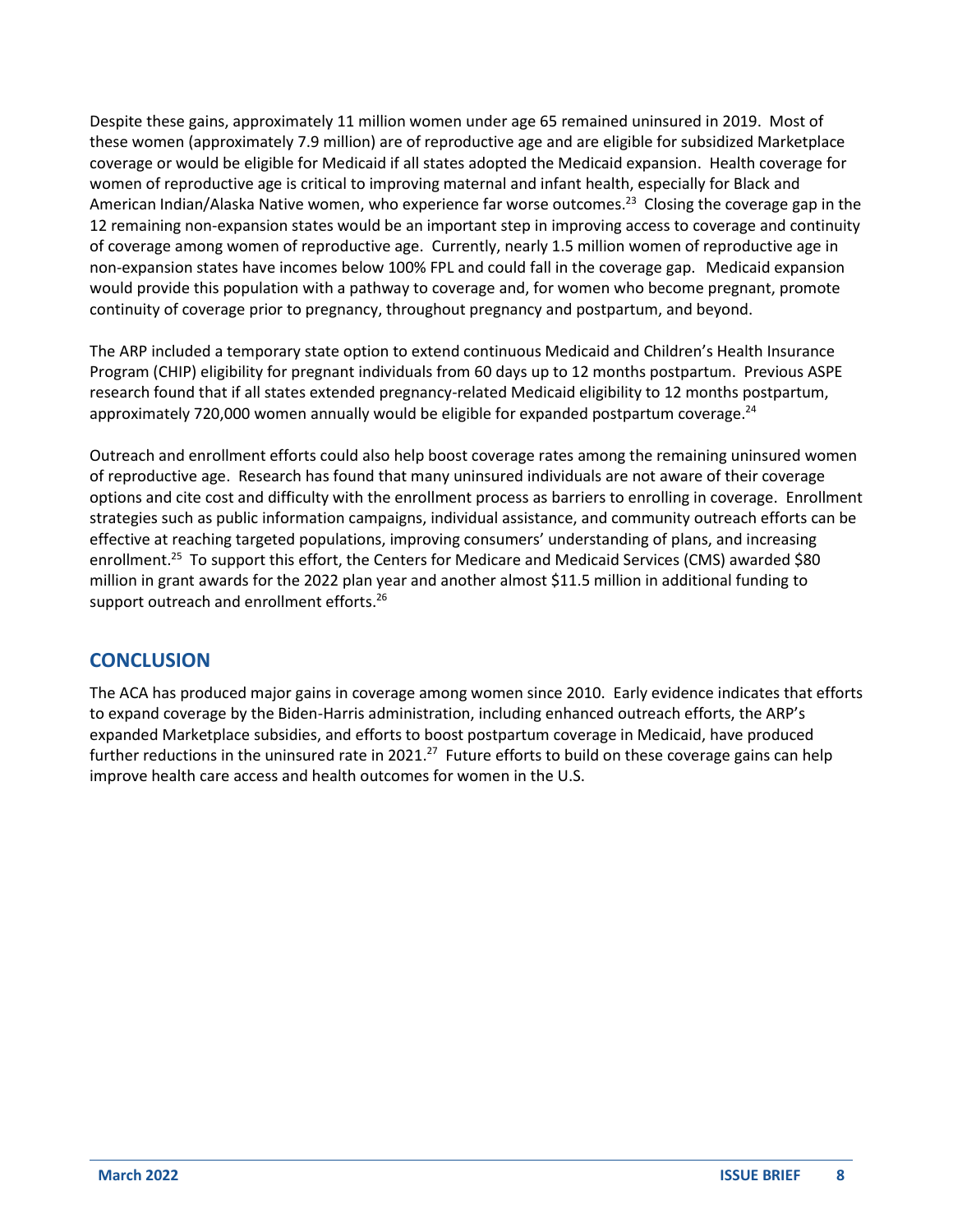# **APPENDIX**

## **Table A. Number of Uninsured Women of Reproductive Age (15-44), by State**

| <b>State</b>                | # of Uninsured<br>Women (Ages 15-44) | <b>State</b>         | # of Uninsured<br>Women (Ages 15-44) |
|-----------------------------|--------------------------------------|----------------------|--------------------------------------|
| <b>U.S. Total</b>           | 7,872,202                            | Missouri             | 170,220                              |
| Alabama*                    | 132,237                              | Montana              | 20,725                               |
| <b>Alaska</b>               | 19,295                               | Nebraska             | 39,660                               |
| <b>Arizona</b>              | 206,392                              | <b>Nevada</b>        | 90,075                               |
| <b>Arkansas</b>             | 74,239                               | <b>New Hampshire</b> | 23,012                               |
| <b>California</b>           | 779,289                              | <b>New Jersey</b>    | 181,592                              |
| <b>Colorado</b>             | 122,108                              | <b>New Mexico</b>    | 48,477                               |
| <b>Connecticut</b>          | 46,536                               | <b>New York</b>      | 244,312                              |
| <b>Delaware</b>             | 15,283                               | North Carolina*      | 319,600                              |
| <b>District of Columbia</b> | 4,517                                | <b>North Dakota</b>  | 14,187                               |
| Florida*                    | 720,953                              | Ohio                 | 186,954                              |
| Georgia*                    | 398,480                              | Oklahoma             | 170,276                              |
| <b>Hawaii</b>               | 15,244                               | Oregon               | 71,358                               |
| <b>Idaho</b>                | 54,057                               | Pennsylvania         | 173,368                              |
| <b>Illinois</b>             | 231,470                              | Rhode Island         | 12,299                               |
| Indiana                     | 150,645                              | South Carolina*      | 138,796                              |
| lowa                        | 30,019                               | South Dakota*        | 23,790                               |
| Kansas*                     | 78,940                               | Tennessee*           | 173,124                              |
| <b>Kentucky</b>             | 70,625                               | Texas*               | 1,515,954                            |
| Louisiana                   | 98,525                               | Utah                 | 84,053                               |
| <b>Maine</b>                | 26,095                               | Vermont              | 5,721                                |
| <b>Maryland</b>             | 93,605                               | Virginia             | 172,626                              |
| <b>Massachusetts</b>        | 47,412                               | Washington           | 129,932                              |
| <b>Michigan</b>             | 135,773                              | <b>West Virginia</b> | 24,788                               |
| <b>Minnesota</b>            | 67,078                               | Wisconsin*           | 80,913                               |
| Mississippi*                | 116,917                              | Wyoming*             | 20,656                               |

Source: ASPE analysis of 2019 ACS data

\* States that have not expanded Medicaid under the ACA, as of March 2022.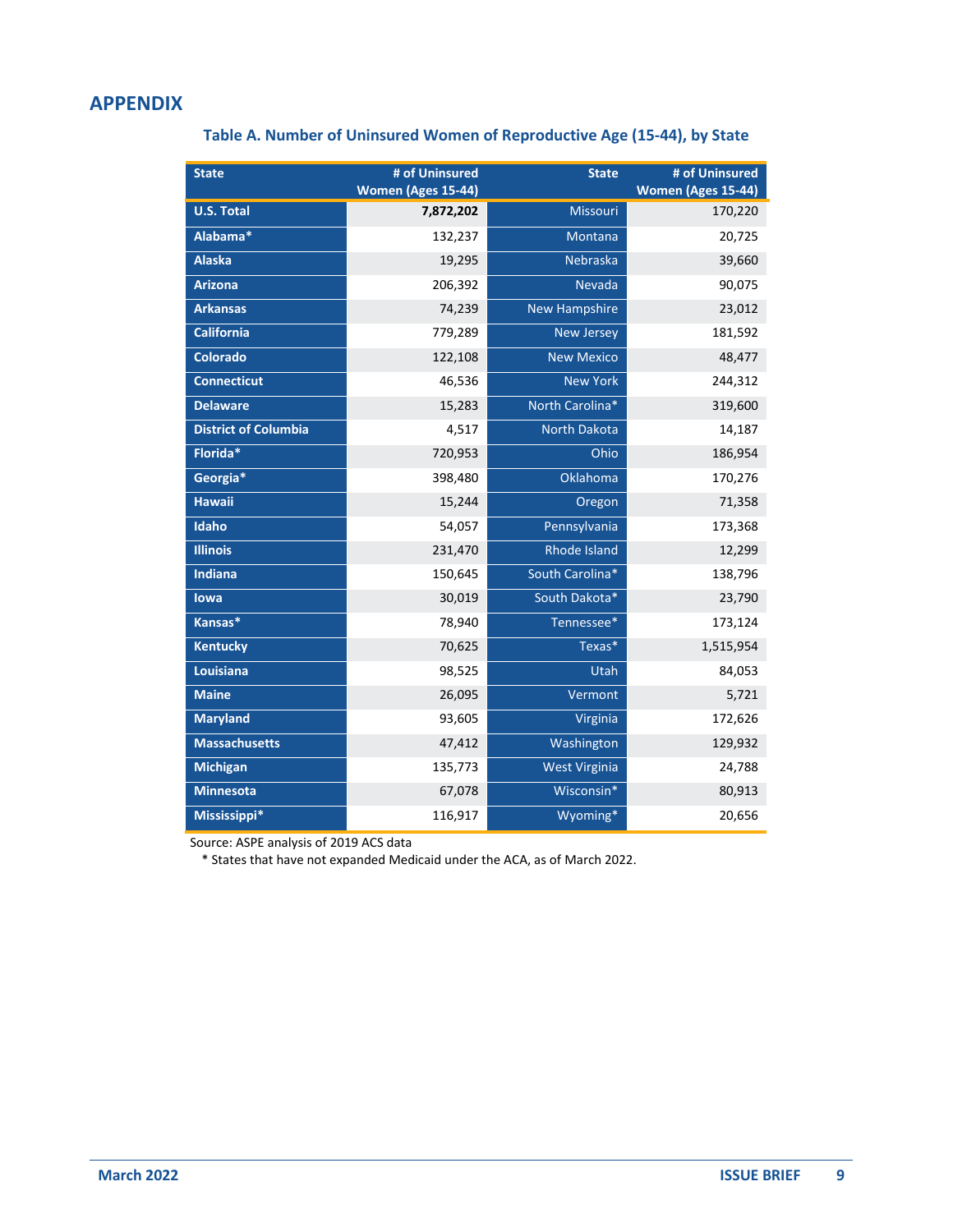## **REFERENCES**

<sup>1</sup>ASPE analysis of ACS 1-Year Estimates 1-Year Estimates-Public Use Microdata Sample (2010).

<sup>2</sup>Robertson R, Collins SR. Women at risk: why increasing numbers of women are failing to get the health care they need and how the Affordable Care Act will help. Findings from the Commonwealth Fund Biennial Health Insurance Survey of 2010. Issue brief (Commonwealth Fund). 2011 May 1;3:1-24.

https://www.commonwealthfund.org/sites/default/files/documents/\_\_\_\_media\_files\_publications\_issue\_brief\_2011\_may 1502 robertson women at risk reform brief v3.pdf

<sup>3</sup> National Women's Law Center. Insurance discrimination against women today and the Affordable Care. Act. March 2012[. https://nwlc.org/wp-content/uploads/2015/08/nwlc\\_2012\\_turningtofairness\\_report.pdf](https://nwlc.org/wp-content/uploads/2015/08/nwlc_2012_turningtofairness_report.pdf)

<sup>4</sup> Government Accountability Office. Private Health Insurance: The Range of Base Premiums in the Individual Market by State in January 2013. July 2013. <https://www.gao.gov/products/gao-13-712r>

<sup>5</sup> Kaiser Family Foundation. Women's Health Insurance Coverage. November 2021. [https://www.kff.org/other/fact](https://www.kff.org/other/fact-sheet/womens-health-insurance-coverage/)[sheet/womens-health-insurance-coverage/](https://www.kff.org/other/fact-sheet/womens-health-insurance-coverage/)

 $6$  Becker NV, Polsky D. Women saw large decrease in out-of-pocket spending for contraceptives after ACA mandate removed cost sharing . Health Aff (Millwood). 2015; 34 (7): 1204 – 11.

<https://www.healthaffairs.org/doi/full/10.1377/hlthaff.2015.0127>

 $7$  Access to Preventive Services without Cost-sharing: Evidence from the Affordable Care Act (Issue Brief No. HP-2022-01). Office of the Assistant Secretary for Planning and Evaluation, U.S. Department of Health and Human Services. January 202 <https://aspe.hhs.gov/reports/aca-preventive-services-without-cost-sharing>

<sup>8</sup> Robbins AS, Han X, Ward EM, Simard EP, Zheng Z, Jemal A. Association between the Affordable Care Act dependent coverage expansion and cervical cancer stage and treatment in young women. Jama. 2015 Nov 24;314(20):2189-91. <http://jamanetwork.com/journals/jama/fullarticle/2471561>

9 Silva A, Molina Y, Hunt B, Markossian T, Saiyed N. Potential impact of the Affordable Care Act's preventive services provision on breast cancer stage: a preliminary assessment. Cancer epidemiology. 2017 Aug 1;49:108-11. <https://www.sciencedirect.com/science/article/abs/pii/S1877782117300875>

<sup>10</sup> Sugar S, Peters C, DeLew N, Sommers BD. Medicaid Churning and Continuity of Care: Evidence and Policy Considerations Before and After the COVID-19 Pandemic (Issue Brief No. HP-2021-10). Washington, DC: Office of the Assistant Secretary for Planning and Evaluation, U.S. Department of Health and Human Services. April 12, 2021 [https://aspe.hhs.gov/sites/default/files/migrated\\_legacy\\_files//199881/medicaid-churning-ib.pdf](https://aspe.hhs.gov/sites/default/files/migrated_legacy_files/199881/medicaid-churning-ib.pdf)

<sup>11</sup> Gordon SH, Sommers BD, Wilson IB, Trivedi AN. Effects of Medicaid Expansion on Postpartum Coverage and Outpatient Utilization: The effects of Medicaid expansion on postpartum Medicaid enrollment and outpatient utilization. Comparing Colorado, which expanded Medicaid, and Utah, which did not. Health Affairs. 2020 Jan 1;39(1):77-84. <https://www.healthaffairs.org/doi/abs/10.1377/hlthaff.2019.00547>

<sup>12</sup> Johnston EM, McMorrow S, Alvarez Caraveo C, Dubay L. Post-ACA, More Than One-Third Of Women With Prenatal Medicaid Remained Uninsured Before Or After Pregnancy: Study examines insurance coverage and access to care before, during, and after pregnancy for women with prenatal Medicaid coverage. Health Affairs. 2021 Apr 1;40(4):571-8. <https://www.healthaffairs.org/doi/10.1377/hlthaff.2020.01678>

<sup>13</sup> Myerson R, Crawford S, Wherry LR. Medicaid expansion increased preconception health counseling, folic acid intake, and postpartum contraception: study examines the impact of ACA Medicaid expansion on health behaviors including birth control use and pregnancy intention, and receipt of preconception health services. Health Affairs. 2020 Nov 1;39(11):1883-90. <https://www.healthaffairs.org/doi/10.1377/hlthaff.2020.00106>

<sup>14</sup> Kaiser Family Foundation. Women's Health Insurance Coverage. November 2021. [https://www.kff.org/other/fact](https://www.kff.org/other/fact-sheet/womens-health-insurance-coverage/)[sheet/womens-health-insurance-coverage/](https://www.kff.org/other/fact-sheet/womens-health-insurance-coverage/)

<sup>15</sup> The White House. Fact Sheet: Vice President Kamala Harris Announces Call to Action to Reduce Maternal Mortality and Morbidity. December 2021[. https://www.whitehouse.gov/briefing-room/statements-releases/2021/12/07/fact](https://www.whitehouse.gov/briefing-room/statements-releases/2021/12/07/fact-sheet-vice-president-kamala-harris-announces-call-to-action-to-reduce-maternal-mortality-and-morbidity/)[sheet-vice-president-kamala-harris-announces-call-to-action-to-reduce-maternal-mortality-and-morbidity/](https://www.whitehouse.gov/briefing-room/statements-releases/2021/12/07/fact-sheet-vice-president-kamala-harris-announces-call-to-action-to-reduce-maternal-mortality-and-morbidity/)

<sup>16</sup> Gordon S, Sugar S, Chen L, Peters C, De Lew, N, and Sommers, BD. Medicaid After Pregnancy: State-Level Implications of Extending Postpartum Coverage. (Issue Brief No. HP-2021-28). Office of the Assistant Secretary for Planning and Evaluation, U.S. Department of Health and Human Services. December 2021.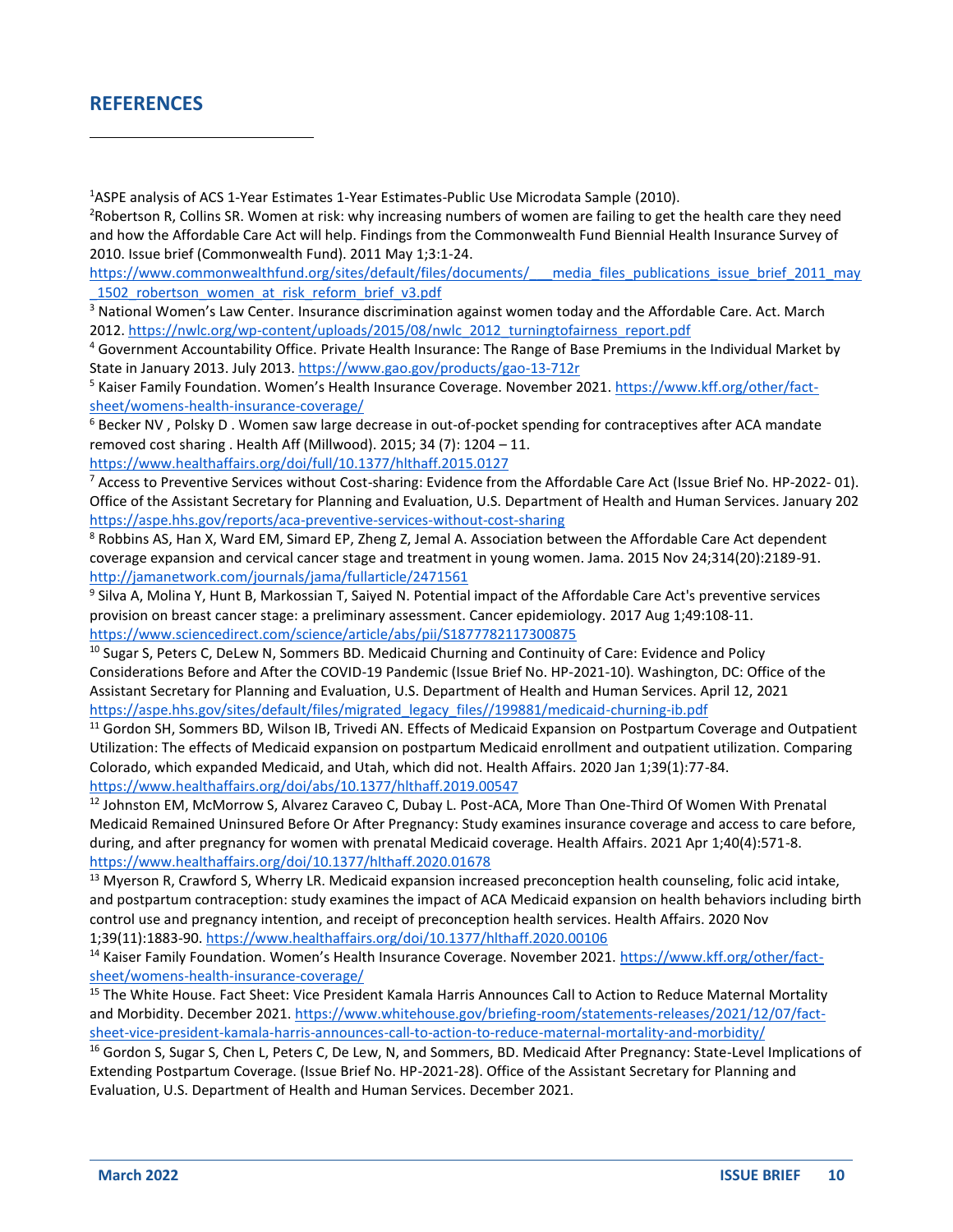#### [https://aspe.hhs.gov/sites/default/files/documents/cf9a715be16234b80054f14e9c9c0d13/medicaid-postpartum](https://aspe.hhs.gov/sites/default/files/documents/cf9a715be16234b80054f14e9c9c0d13/medicaid-postpartum-coverage-ib%20.pdf)[coverage-ib%20.pdf](https://aspe.hhs.gov/sites/default/files/documents/cf9a715be16234b80054f14e9c9c0d13/medicaid-postpartum-coverage-ib%20.pdf)

<sup>17</sup> Assistant Secretary for Planning and Evaluation. State and Local Estimates of the Uninsured Population in the U.S. Using the Census Bureau's 2019 American Community Survey. March 2021. [https://aspe.hhs.gov/reports/state-county-local](https://aspe.hhs.gov/reports/state-county-local-estimates-uninsured-population-prevalence-key-demographic-features)[estimates-uninsured-population-prevalence-key-demographic-features](https://aspe.hhs.gov/reports/state-county-local-estimates-uninsured-population-prevalence-key-demographic-features)

<sup>18</sup> U.S. Census Bureau. Census Bureau Releases Experimental 2020 American Community Survey 1-Year Data. November 2021[. https://www.census.gov/newsroom/press-releases/2021/experimental-2020-acs-1-year-data.html](https://www.census.gov/newsroom/press-releases/2021/experimental-2020-acs-1-year-data.html)

 $19$  Levitis J and Meuse D. The American Rescue Plan's Premium Tax Credit Expansion – State Policy Considerations. USC-Brookings Schaeffer Initiative for Health Policy. April 2021. [https://www.brookings.edu/blog/usc-brookings-schaeffer-on](https://www.brookings.edu/blog/usc-brookings-schaeffer-on-health-policy/2021/04/19/what-does-the-american-rescue-plans-premium-tax-credit-expansion-and-the-uncertainty-around-it-mean-for-state-health-policy/)[health-policy/2021/04/19/what-does-the-american-rescue-plans-premium-tax-credit-expansion-and-the-uncertainty](https://www.brookings.edu/blog/usc-brookings-schaeffer-on-health-policy/2021/04/19/what-does-the-american-rescue-plans-premium-tax-credit-expansion-and-the-uncertainty-around-it-mean-for-state-health-policy/)[around-it-mean-for-state-health-policy/](https://www.brookings.edu/blog/usc-brookings-schaeffer-on-health-policy/2021/04/19/what-does-the-american-rescue-plans-premium-tax-credit-expansion-and-the-uncertainty-around-it-mean-for-state-health-policy/)

<sup>20</sup> Rudich J, Branham DK, Peters C, and Sommers BD. Estimates of Uninsured Adults Newly Eligible for Medicaid If Remaining 12 Non-Expansion States Expand Medicaid: 2022 Update (Data Point No. HP-2022-06). Office of the Assistant Secretary for Planning and Evaluation, U.S. Department of Health and Human Services. February 2022.

[http://aspe.hhs.gov/sites/default/files/documents/b311f433bae4b25b920aee542c4657e7/medicaid-12-state-expansion](http://aspe.hhs.gov/sites/default/files/documents/b311f433bae4b25b920aee542c4657e7/medicaid-12-state-expansion-uninsured.pdf?_ga=2.245655876.1306314853.1646060821-301670138.1540576510)uninsured.pdf? ga=2.245655876.1306314853.1646060821-301670138.1540576510

<sup>21</sup> Rudich J, Branham DK, Peters C, and Sommers BD. Estimates of Uninsured Adults Newly Eligible for Medicaid If Remaining 12 Non-Expansion States Expand Medicaid: 2022 Update (Data Point No. HP-2022-06). Office of the Assistant Secretary for Planning and Evaluation, U.S. Department of Health and Human Services. February 2022.

[http://aspe.hhs.gov/sites/default/files/documents/b311f433bae4b25b920aee542c4657e7/medicaid-12-state-expansion](http://aspe.hhs.gov/sites/default/files/documents/b311f433bae4b25b920aee542c4657e7/medicaid-12-state-expansion-uninsured.pdf?_ga=2.245655876.1306314853.1646060821-301670138.1540576510)[uninsured.pdf?\\_ga=2.245655876.1306314853.1646060821-301670138.1540576510](http://aspe.hhs.gov/sites/default/files/documents/b311f433bae4b25b920aee542c4657e7/medicaid-12-state-expansion-uninsured.pdf?_ga=2.245655876.1306314853.1646060821-301670138.1540576510)

<sup>22</sup> Access to Preventive Services without Cost-sharing: Evidence from the Affordable Care Act (Issue Brief No. HP-2022-01). Office of the Assistant Secretary for Planning and Evaluation, U.S. Department of Health and Human Services. January 2022. [https://www.aspe.hhs.gov/sites/default/files/documents/786fa55a84e7e3833961933124d70dd2/preventive](https://www.aspe.hhs.gov/sites/default/files/documents/786fa55a84e7e3833961933124d70dd2/preventive-services-ib-2022.pdf?_ga=2.236269961.967166857.1647264002-1694326684.1563287529)[services-ib-2022.pdf?\\_ga=2.236269961.967166857.1647264002-1694326684.1563287529](https://www.aspe.hhs.gov/sites/default/files/documents/786fa55a84e7e3833961933124d70dd2/preventive-services-ib-2022.pdf?_ga=2.236269961.967166857.1647264002-1694326684.1563287529)

<sup>23</sup> Gordon S, Sugar S, Chen L, Peters C, De Lew, N, and Sommers, BD. Medicaid After Pregnancy: State-Level Implications of Extending Postpartum Coverage. (Issue Brief No. HP-2021-28). Office of the Assistant Secretary for Planning and Evaluation, U.S. Department of Health and Human Services. December 2021.

[https://aspe.hhs.gov/sites/default/files/documents/cf9a715be16234b80054f14e9c9c0d13/medicaid-postpartum](https://aspe.hhs.gov/sites/default/files/documents/cf9a715be16234b80054f14e9c9c0d13/medicaid-postpartum-coverage-ib%20.pdf)[coverage-ib%20.pdf](https://aspe.hhs.gov/sites/default/files/documents/cf9a715be16234b80054f14e9c9c0d13/medicaid-postpartum-coverage-ib%20.pdf)

<sup>24</sup> Gordon S, Sugar S, Chen L, Peters C, De Lew, N, and Sommers, BD. Medicaid After Pregnancy: State-Level Implications of Extending Postpartum Coverage. (Issue Brief No. HP-2021-28). Office of the Assistant Secretary for Planning and Evaluation, U.S. Department of Health and Human Services. December 2021.

[https://aspe.hhs.gov/sites/default/files/documents/cf9a715be16234b80054f14e9c9c0d13/medicaid-postpartum](https://aspe.hhs.gov/sites/default/files/documents/cf9a715be16234b80054f14e9c9c0d13/medicaid-postpartum-coverage-ib%20.pdf)[coverage-ib%20.pdf](https://aspe.hhs.gov/sites/default/files/documents/cf9a715be16234b80054f14e9c9c0d13/medicaid-postpartum-coverage-ib%20.pdf)

<sup>25</sup> Reaching the Remaining Uninsured: An Evidence Review on Outreach & Enrollment Strategies (Issue Brief No. HP-2021-21). Office of the Assistant Secretary for Planning and Evaluation, U.S. Department of Health and Human Services. October 2021. [https://aspe.hhs.gov/sites/default/files/documents/b7c9c6db8b17c6fbfd6bb60b0f93746e/aspe](https://aspe.hhs.gov/sites/default/files/documents/b7c9c6db8b17c6fbfd6bb60b0f93746e/aspe-remaining-uninsured-outreach-enrollment.pdf)[remaining-uninsured-outreach-enrollment.pdf](https://aspe.hhs.gov/sites/default/files/documents/b7c9c6db8b17c6fbfd6bb60b0f93746e/aspe-remaining-uninsured-outreach-enrollment.pdf)

<sup>26</sup> Centers for Medicare and Medicaid Services. Marketplace 2022 Open Enrollment Fact Sheet. October 2021. <https://www.cms.gov/newsroom/fact-sheets/marketplace-2022-open-enrollment-fact-sheet>

<sup>27</sup> Chu RC, Lee A, Peters C, and Sommers BD. Health Coverage Changes From 2020-2021. (Data Point No. HP-2022-05). Office of the Assistant Secretary for Planning and Evaluation, U.S. Department of Health and Human Services. January 2022. [https://aspe.hhs.gov/sites/default/files/documents/ed44f7bb6df7a08d972a95c34060861e/aspe-data-point-2020-](https://aspe.hhs.gov/sites/default/files/documents/ed44f7bb6df7a08d972a95c34060861e/aspe-data-point-2020-2021-uninsured.pdf) [2021-uninsured.pdf](https://aspe.hhs.gov/sites/default/files/documents/ed44f7bb6df7a08d972a95c34060861e/aspe-data-point-2020-2021-uninsured.pdf)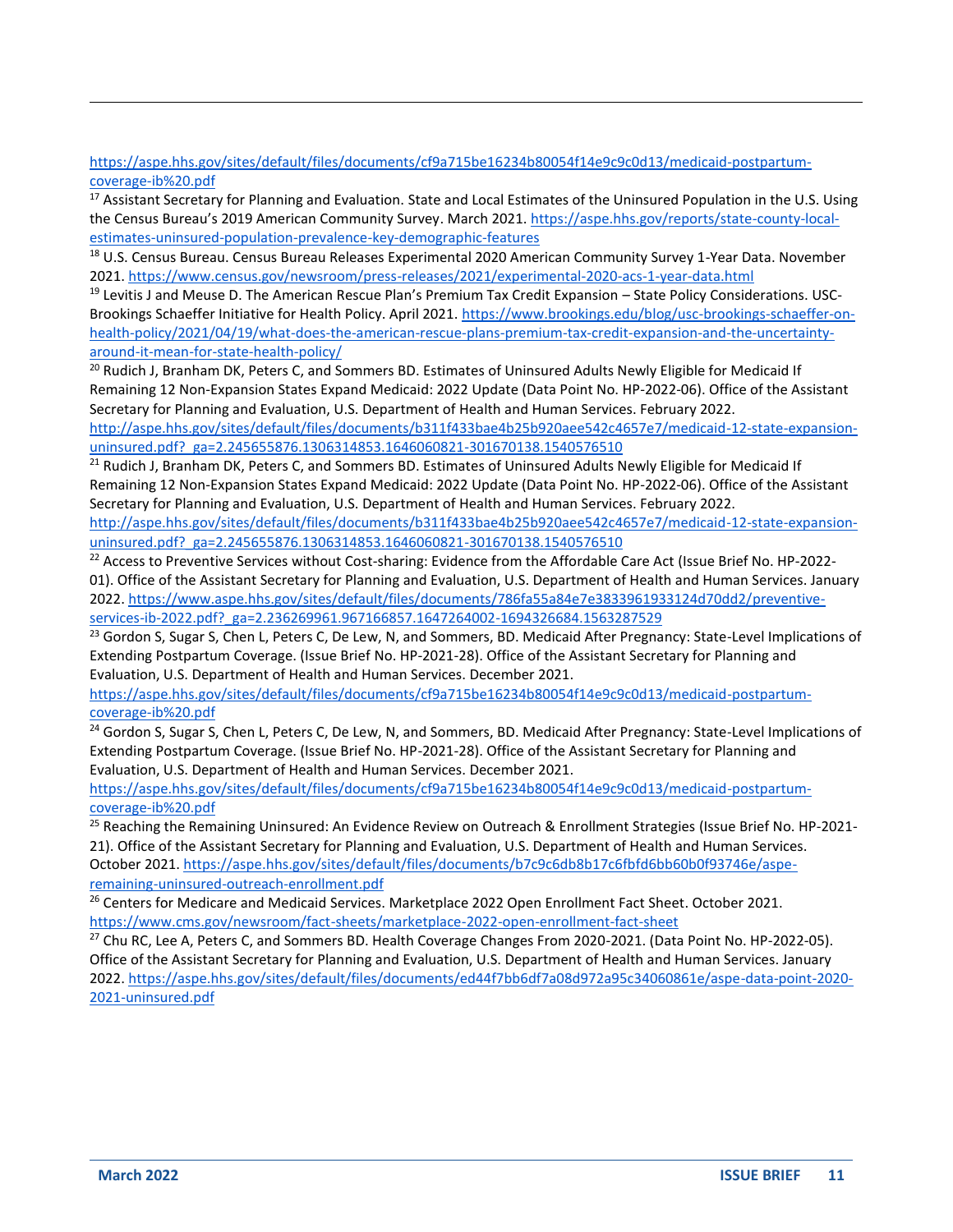## **U.S. DEPARTMENT OF HEALTH AND HUMAN SERVICES**

#### **Office of the Assistant Secretary for Planning and Evaluation**

200 Independence Avenue SW, Mailstop 447D Washington, D.C. 20201

For more ASPE briefs and other publications, visit: aspe.hhs.gov/reports



#### **ABOUT THE AUTHORS**

Sarah Sugar is an Analyst in the Office of Health Policy in ASPE. Joel Ruhter is an Analyst in the Office of Health Policy in ASPE. Sarah Gordon is a Senior Advisor in the Office of Health Policy in ASPE

Amelia Whitman is an Analyst in the Office of Health Policy in ASPE.

Christie Peters is the Director of the Division of Health Care Access and Coverage for the Office of Health Policy in ASPE. Nancy De Lew is the Associate Deputy Assistant Secretary for the Office of Health Policy in ASPE.

Benjamin D. Sommers is the Deputy Assistant Secretary for the Office of Health Policy in ASPE.

#### **SUGGESTED CITATION**

Sugar S, Ruhter J, Gordon S, Whitman A, Peters C, De Lew N, and Sommers BD. Health Coverage for Women Under the Affordable Care Act. (Issue Brief No. HP-2022-09). Office of the Assistant Secretary for Planning and Evaluation, U.S. Department of Health and Human Services. March 21, 2022.

#### **COPYRIGHT INFORMATION**

All material appearing in this report is in the public domain and may be reproduced or copied without permission; citation as to source, however, is appreciated.

#### **DISCLOSURE**

This communication was printed, published, or produced and disseminated at U.S. taxpayer expense.

\_\_\_\_\_\_\_\_\_\_\_\_\_\_\_\_\_\_\_\_\_\_\_\_\_\_\_\_\_\_\_\_\_\_\_

Subscribe to ASPE mailing list to receive email updates on new publications: https://list.nih.gov/cgi-bin/wa.exe?SUBED1=ASPE-HEALTH-POLICY&A=1